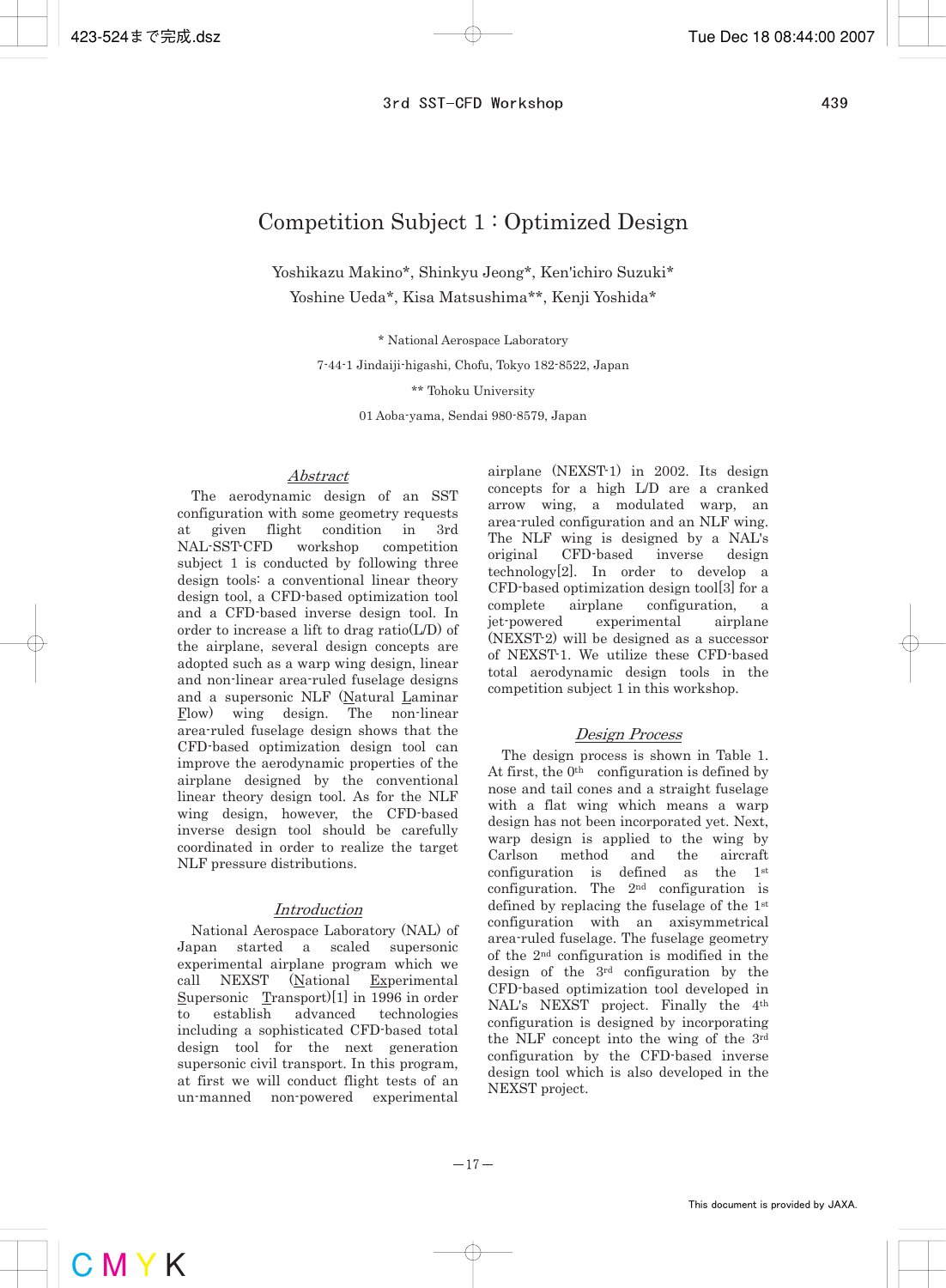#### 0th Configuration

In the design of the  $0<sup>th</sup>$  configuration, wing planform of NEXST-1 is adopted. This wing planform is determined to minimize the drag due to lift by parametric studies shown in Figure 1. Its airfoils are defined by NACA 64A series at every span location shown in Figure 2 (a). Fuselage geometry is defined by a simple cylindrical body with nose and tail cones shown in Figure 2 (b). Top and side view of the  $0<sup>th</sup>$  configuration is shown in Figure 2 (c).

### 1<sup>st</sup> Configuration

 In the design of the 1st configuration, the warp design which means to adopt a combination of camber and twist distribution determined by an optimum load distribution is conducted to the wing geometry of the 0th configuration in order to reduce lift-dependent drag. Carlson method[4][5] is used in this warp design. Figure 3 (a) shows the airfoil geometries of the warped wing and Figure 3 (b) shows the twist angle distribution. Each airfoil show a leading edge droop and the airfoils are twisted down toward the wing tip.

### 2nd Configuration

 The 2nd configuration is defined by replacing the fuselage of the 1st configuration with an area-ruled one in order to reduce supersonic wave drag due to volume. The area-ruled fuselage is defined so that the equivalent area distribution of the configuration is equal to that of the Sears-Haack body. An equivalent area distribution of a configuration is determined as follows:

- 1) Define a cutting plane at a given point on an airplane axis whose normal vector is inclined at the angle of  $(\pi/2-\mu)$ to the  $axis.(\mu : Mach angle)$
- 2) Generate a cross section of airplane intercepted by the cutting plane.
- 3) Define an equivalent area as a frontal projection area of the cross sections.
- 4) Rotate the cutting plane at the angle of  $2\pi/N$  around the airplane axis and calculate the equivalent area in the same way as 2) and 3).
- 5) Repeat 4) N times and average all N equivalent areas.
- 6) Repeat  $1$   $\sim$  5) from the nose to the tail of the airplane.

Figure 4 shows the area-ruled fuselage geometry of the 2nd configuration. It shows the fuselage is constricted in the middle part due to the wing volume.  $-18$ 

 In order to evaluate and compare the aerodynamic properties for these three configurations, Euler CFD analysis code[6] using unstructured computational grid is utilized. Finite volume method is used in this CFD code and the surface grid is generated by an advancing front method. Sample computational grid and surface pressure contours are shown in Figure 5. Figure 6 (a) and (b) show the  $C_{L}$ - $\alpha$  curves and the polar $(C_{Dp} - C_{L})$  curves for these three configurations, respectively. Some aerodynamic coefficients and parameters, such as  $C_{L_\alpha}(slope \tof \tC_{L^{\alpha}}\tcurve),$  $\mathrm{C}_{\mathrm{Dp\_min}}(\mathrm{minimum} \text{ pressure } \mathrm{drag} \text{ coefficient}).$ L/Dmax and so on, for the configurations are listed in Table 2. In this table, parameter K which characterize a polar curve is defined as follows:

$$
C_{Dp} = K(C_L - C_L@C_{Dp_{\perp} \min}) + C_{Dp_{\perp} \min}
$$

In Figure 6 (a), the  $C_{L}$ - $\alpha$  curve of the 0<sup>th</sup> configuration starts from the origin( $C_{L}=0.0$ at  $\alpha=0.0$  degree) for its flat(non-warped) wing and the curve shifts about 0.02 upward after the warp design of the wing. The  $C_{L}$ - $\alpha$  curve of the 2<sup>nd</sup> configuration is about the same as that of the 1st configuration. It suggests that an area-rule design doesn't change  $C_{L}$ - $\alpha$  characteristics of an airplane. Slopes of  $C_{L} \alpha$  curve( $C_{L_{\alpha}}$ ) for these three configurations shown in Table 2 are about the same value.  $C_{L_{\alpha}}$  seems to be mainly determined by a planform of the wing. A supersonic lifting surface theory shows that  $C_{L_q}$  for an warped wing equals to that for a flat plate wing. As for the drag characteristics, the parameters K for these three configurations are about the same. This is natural because parameter K equals to an inverse of  $C_{L_{\alpha}}$  in supersonic lifting surface theory. Comparison between the 0th and 1st configurations, the polar curve shifts right(increase  $C_{L}@C_{Dp,min}$ about 0.01 from 0.0 for the 0th configuration) by the warp design. Although  $C_{Dp\_min}$  itself increases by the warp design,  $C_{\text{Dp}}@C_{\text{L}_\text{des}}(C_{\text{L}_\text{des}}$ design lift coefficient) decreases about 3.5 drag counts(1 drag count = 0.0001) and  $L/D_{max}$ also increases. These are effects of the warp design. CL@L/Dmax of the warped wing is about 0.083 which is greater and nearer to the design C<sub>L</sub> of 0.1 than that of the flat wing.  $C_{Dp\_min}$  for the  $2^{nd}$ configuration decreases to the same level as that for the 0th configuration while its  $C_{L}@C_{\text{Dp-min}}$  doesn't change from that for the 1<sup>st</sup> configuration by the area-rule design.  $C_{\text{Dp}}@C_{\text{L-des}}$  also decreases about 5 counts from the 1st configuration. These results mean that an area-rule design can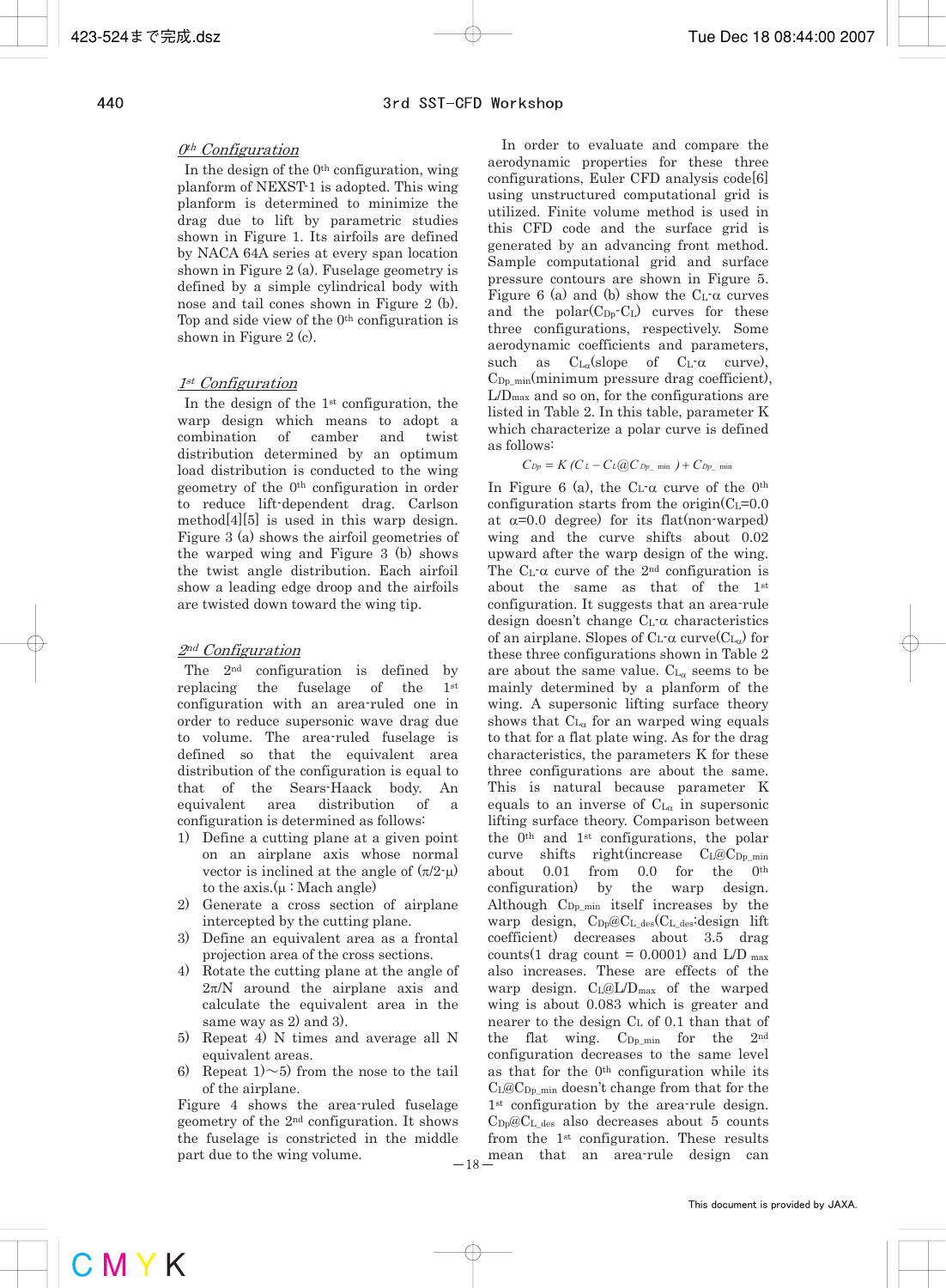enhances the effects of a warp design. L/Dmax also increases by the area-rule.  $C_{\text{L}}@L/D_{\text{max}}$  of the area-ruled configuration, however, becomes smaller and farther from the design CL than that of the warped configuration.

## 3rd Configuration

 The developed CFD-based optimization tool utilizes the ADS(Automated Design Synthesis) program[7] as an optimizer. Sensitivity analysis needed in the optimization process is conducted using the adjoint method[8] to reduce computational costs. The area-ruled fuselage geometry of the 2nd configuration is modified by this optimization tool in order to reduce supersonic wave drag due to volume. 11th order Bezier curve is used to define a radial change distribution of a fuselage cross section along an airplane axis and the geometry is modified axisymmetrically by adding this Bezier curve to the radius distribution of the initial fuselage geometry. The radial coordinates of control points for Bezier curve are used as design variables. The number of design variables is 10 in this design case. Object function to be minimized in the optimization process is pressure drag of the configuration estimated by Euler CFD analysis. Following two design constraints are imposed:

## $Vol > Vol<sub>0</sub>$

## $C_{L}$  >  $C_{L$ <sub>des</sub>

where Vol and Vol<sub>0</sub> represent a designed and an initial fuselage volume, respectively. Figure 7 shows the optimized fuselage geometry compared with the initial geometry of the 2nd configuration. The fore part of the fuselage becomes slender and the aft part becomes wider. Figure 8 (a) and (b) show the  $C_L$ - $\alpha$  curve and the polar curve for the 3rd configuration compared with the  $2<sup>nd</sup>$  configuration. The  $C<sub>L</sub>$ - $\alpha$  curve of the 3rd configuration is about the same as that of the 2nd configuration. The polar curve shifts downward and  $C_{\text{Dp}}@C_{\text{L}_\text{des}}$ decreases about 1.5 counts by the optimization. The parameter K slightly reduces from the 2nd configuration while  $C_{L_{\alpha}}$  doesn't change. L/D<sub>max</sub> increases by the optimization.

# 4th Configuration

 Friction drag reduction due to NLF wing design concept is one of the most effective ways to improve L/D at supersonic speed.

NAL has already developed a CFD-based NLF wing design methodology in the NEXST-1 design. This methodology is derived from a stability analysis of three-dimensional boundary layer and from an effective CFD-based inverse design method. Figure 9 shows our target Cp distribution for the inverse design of NLF wing. The remarkable feature is rapid accelerated region near the leading edge and almost flat pressure level after the acceleration. This type of Cp distribution like a step function is effective to suppress the cross-flow instability, which is dominant in transition on highly swept wings. Figure 9 also shows the NEXST-1 airfoil sections designed by the CFD-based inverse design method. Figure 10 shows transition characteristics of the NEXST-1 wing at flight condition predicted by using  $NAL's$  original  $e^N$  code. In general, transition location is predicted by assuming a transition N value corresponding to natural transition. If N=14 is selected according to NASA's results of low disturbance supersonic tunnel tests, large laminar region from the leading edge to about 40% chordwise location would be expected at the design point. However, the NEXST-1 is a scaled experimental airplane whose length is 11.5m. Therefore its flight Reynolds number is lower than that of a real SST. If the present target Cp distribution is applied to a large aircraft, large laminar region is never expected as shown in Figure 11. In order to establish our NLF wing design concept in applying to a real SST design, our target Cp distribution must be improved. At first, a new target Cp distribution is expressed using some parameters as indicated in Figure 12. Next, an optimum combination of those parameters is obtained through transition analysis for several target Cp distributions. One of the results is shown in Figure 13. The rapid acceleration becomes steeper than that of the target Cp for the NEXST-1. The new target Cp distribution is shown in Figure 14 and transition characteristics are summarized in Figure 15. Relatively large laminar region is expected even though Re number is much higher than that of the NEXST-1. Therefore, this new target Cp distribution is suitable for the design of this competition.

 The developed CFD-based inverse design method is based on Takanashi's concept that uses integral equations and residual correction technique[9]. The procedure of the inverse method is shown in Figure 16.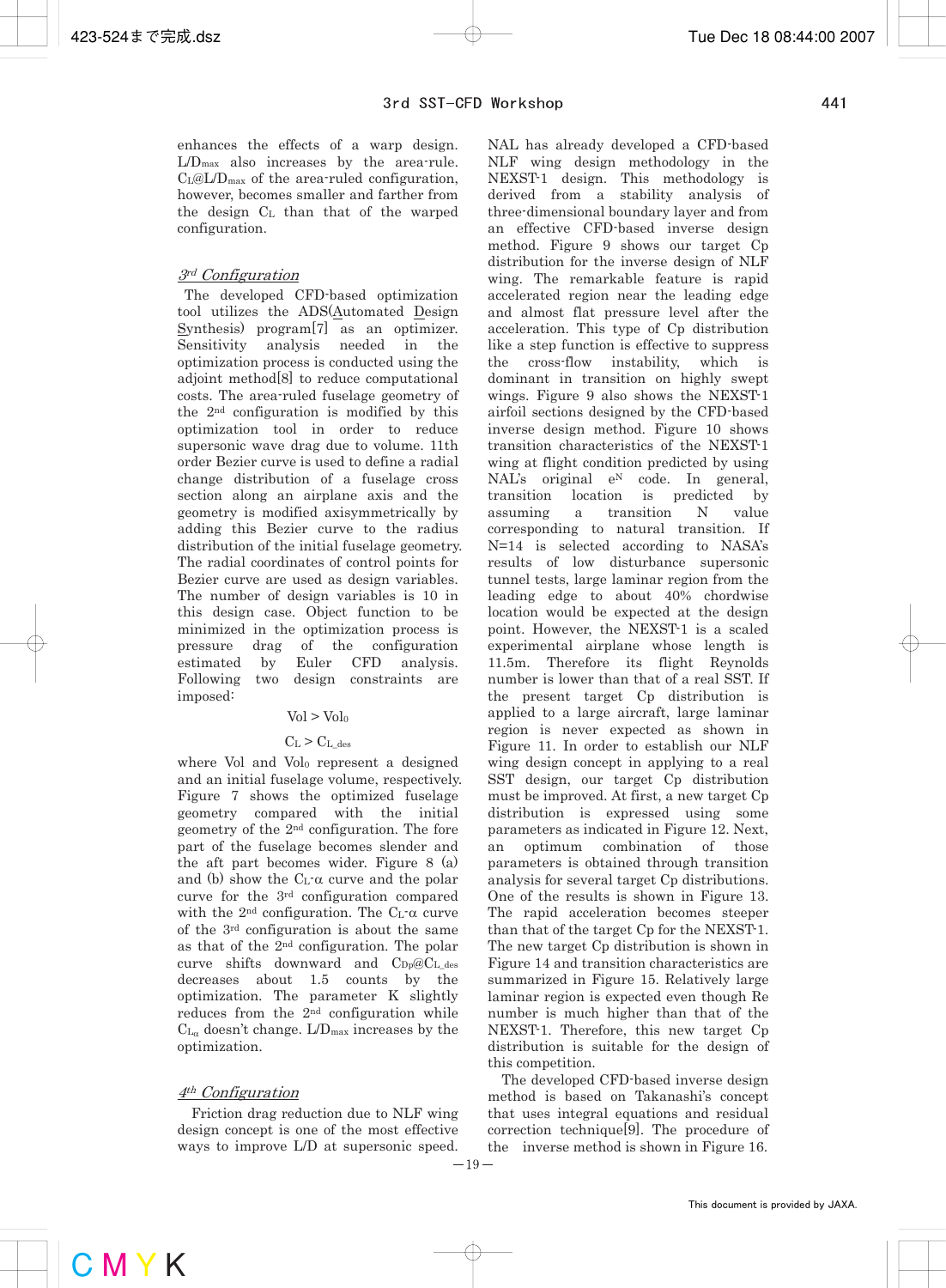- 1) Arbitrary initial wing geometry and the target pressure distribution are input.
- 2) Flow analysis around the input wing geometry is performed and the difference between the obtained and target pressure distribution is calculated.
- 3) With this difference, the geometry correction value is determined by solving integral equations.
- 4) The new wing geometry is determined by adding geometry correction values to initial wing geometry.
- 5) Repeat  $2) \sim 4$ ) until the difference between the target and calculated pressure distribution become small enough.

The original Takanashi's method is for subsonic and transonic wing design. It is extended to supersonic region by the following derivations;

The thickness correction related equation:

$$
\Delta u_s(x, y) = -\Delta w_s(x, y) + \frac{1}{\pi} \iint_{\mathbb{R}_1} \frac{(x - \xi)\Delta w_s(\xi, \eta)}{\sqrt{(x - \xi)^2 - (y - \eta)^2}} d\xi d\eta
$$

$$
\Delta u_s(x, y) = \Delta \phi_x(x, y, +0) + \Delta \phi_x(x, y, -0)
$$

$$
\Delta w_s(x, y) = \Delta \phi_z(x, y, +0) - \Delta \phi_z(x, y, -0)
$$

The camber correction related equation:

$$
\Delta w_a(x, y) = -\Delta u_a(x, y) + \frac{1}{\pi} \iint_{\Sigma_1} \frac{(x - \xi)\Delta u_a(\xi, \eta)}{(y - \eta)^2 \sqrt{(x - \xi)^2 - (y - \eta)^2}} d\xi d\eta
$$

$$
\Delta u_a(x, y) = \Delta \phi_x(x, y, +0) - \Delta \phi_x(x, y, -0)
$$

$$
\Delta w_a(x, y) = \Delta \phi_z(x, y, +0) + \Delta \phi_z(x, y, -0)
$$

where  $\Delta$  represents the difference between target and designed.  $\Lambda \phi$  and  $\Delta \phi$  can be represented as follows;

$$
\Delta C p_{\pm}(x, \frac{y}{\beta}) = -2\beta^2 \Delta \phi_x(x, y, \pm 0), \quad \frac{\partial \Delta f_{\pm}(x, y)}{\partial x} = \beta^3 \Delta \phi_z(x, y, \pm 0)
$$

where the subscript  $\pm$  denotes the upper and lower surfaces of the wing and  $\beta^2 = M^2 - 1$ . In this design case there are two design constraints. One is to keep the z position of 70% camber line at every spanwise section so that the axis of trailing edge flap can be penetrated and the other is to keep minimum wing thickness. In order to retain the 70% camber lines position, the camber correction value at 70% chord is set to zero at every spanwise section by shifting the correction values along z coordinate direction. The minimum wing thickness is conserved by changing the level of target pressure distribution so as to set the thickness correction at maximum thickness point to be zero. However, this procedure cannot guarantee that the generated airfoil has closure trailing edge. To eliminate this problem and keep the minimum thickness of the wing, the closure condition is applied after the 70% chord. Closure condition is performed by the following equation;

$$
\Delta w_s^{\text{mod}}(x, y) = \Delta w_s(x, y) - \frac{\int_{70\% \text{chord}}^{T.E.} \Delta w_s(\xi, y) d\xi}{\ell}
$$

where  $\ell$  is a length from the 70% chord to the trailing edge.

 In this study, inverse design was started with the 3rd configuration as an initial wing geometry. Figure 17 shows the pressure distributions of initial, target and designed wings after 6 inverse iterations. It seems that the pressure distribution of designed wing become very close to that of the target. However, our transition analysis code predicted that the transition happens from the leading edge at all spanwise section shown in Figure 18. Figure 19 shows the close-up view of pressure distributions at leading edge. The accordance with the target pressure distribution is not enough to delay transition. The shape of pressure distribution at leading edge is very important for the transition delay. Furthermore this design case is for real scale of aircraft, the Reynolds number is very high. Thus small discrepancy of pressure distribution at leading edge could be the trigger of transition. To get the high accordance, the inverse design iteration is continued. Figure 20 and 21 show the pressure distributions of initial, target and designed wings after 10 inverse iterations. With this pressure distribution, the transition analysis was performed. The result is shown in Figure 22. On the region of middle span, the transition is started to delay. However, on the region of inboard, transition still happened from the leading edge. The designated target pressure distribution is very hard to be realized. To achieve such a target pressure distribution, resolution for inverse method, especially at the region of leading edge should be carefully investigated. Figure 23 shows the spanwise load distributions for each configuration. The load distribution of the 4th configuration agree well with the target. It indicates that the inverse design can realize a preferable spanwise load distribution. Figure 24 (a) and (b) show the  $C_{L}$ - $\alpha$  curve and the polar curve for the 4<sup>th</sup> configuration compared with the other configurations. The  $C_{L}$ - $\alpha$  curve of the 4<sup>th</sup> configuration shifts upward comparing the 3rd configuration. The polar curve also shifts upward and  $C_{\text{Dp}}@C_{\text{L-des}}$  becomes 2.8 counts larger than that of the 3rd configuration and even 1.4 counts larger than that of the 2nd configuration. This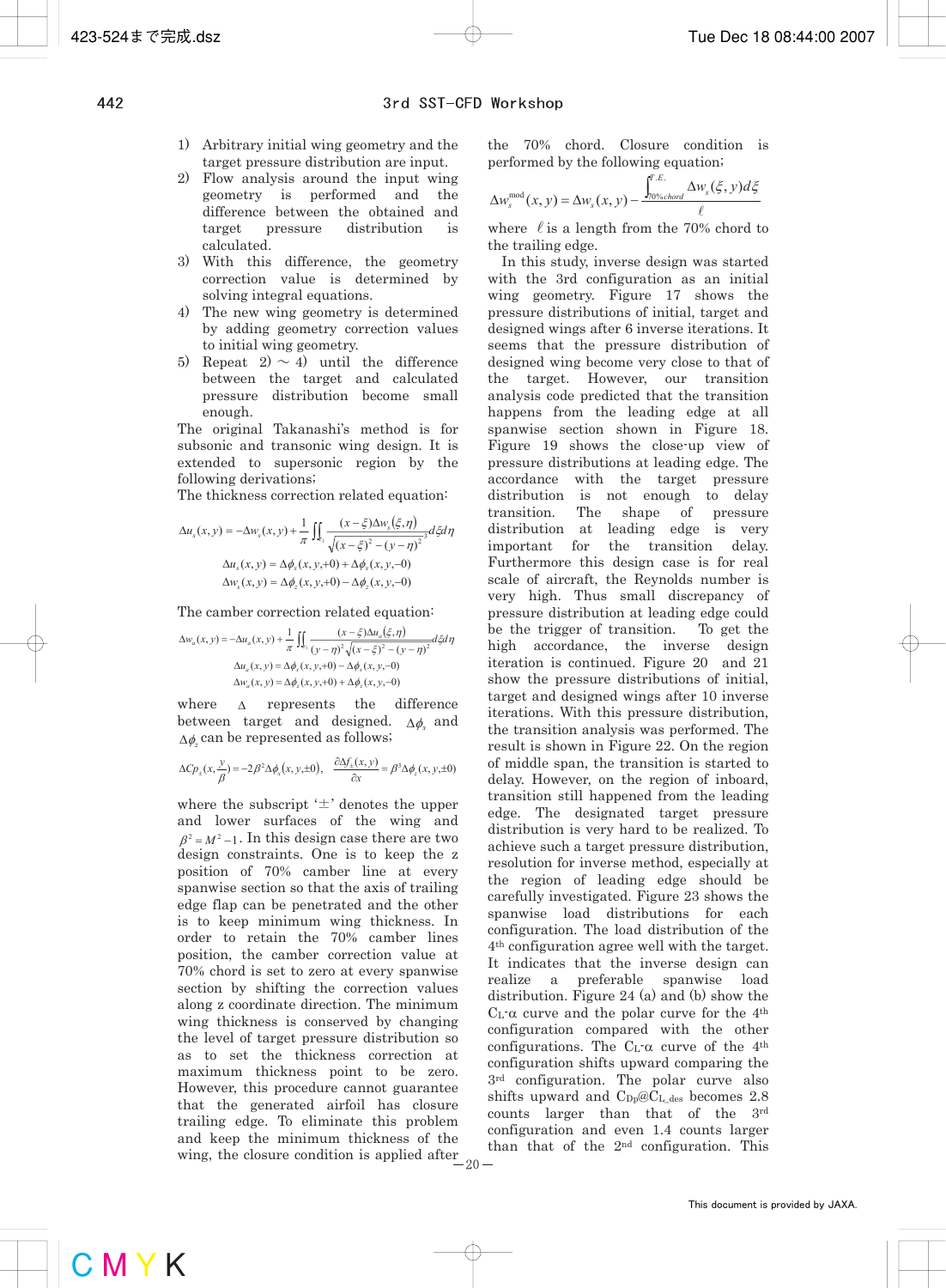pressure drag penalty should be compared with the reduction of friction drag due to NLF wing design. In this case, however, the reduction of friction drag seems to be very small because of the pressure discrepancy shown in Figure 21.

### Concluding Remarks

 The aerodynamic design of an SST configuration for the competition subject 1 is conducted by defining the  $0^{th}$ ,  $1^{st}$ ,  $2^{nd}$ , 3rd,4th configurations which are designed using a conventional linear theory design tool, a CFD-based optimization tool and a CFD-based inverse design tool. In each design stage, the L/D of the configuration evaluated by an Euler CFD analysis is improved by adopting a warp design in the 1st configuration, an area-rule design in the 2nd configuration, a fuselage shape optimization in the 3rd configuration. An NLF wing design in the 4th configuration design, however, doesn't improve the L/D. The CFD-based inverse design tool should be carefully coordinated in order to realize the target NLF pressure distributions and the reduction of the friction drag should be evaluated and compared with the pressure drag penalty.

#### References

1. Sakata, K., "Supersonic Experimental Airplane Program in NAL (NEXST) and its CFD-Design Research Demand," 2nd International Workshop on CFD for SST, pp53-56, 2000.

2. Matsushima, K., Iwamiya, T. and Zhang, W., "Inverse Wing Design for the Scaled Supersonic Experimental Airplane with Ensuring Design Constraints," 2nd International Workshop on CFD for SST, pp91-96, 2000.

3. Makino, Y., Iwamiya, T. and Lei, Z., "Fuselage Shape Optimization of a Wing-body Configuration with Nacelles," AIAA 2001-2447, 2001.

4. Carlson, H.W. and Middleton, W.D., "A Numerical Method for the Design of Camber Surface of Supersonic Wings with Arbitrary Planform," NASA TN D-2341, 1964.

5. Carlson, H.W. and Millar, D.S., "Numerical Method for the Design and Analysis of Wings at Supersonic Speeds," NASA TN D-7713,1974.

6. Kim, H.J., Sasaki, D., Obayashi, S. and Nakahashi, K., "Aerodynamic Optimization of Supersonic Transport Wing Using Unstructured Adjoint Method," AIAA Journal Vol.39, No.6, pp.1011-1020, 2001.

7. Vanderplaats, G.N., "ADS – A Fortran Program For Automated Design Synthesis version 3.00," Engineering Design Optimization, INC., 1987.

8. Jameson, A., "Optimum Aerodynamic Design Using CFD and Control Theory," AIAA paper 95-1729-CP, 1995.

9. Takanashi, S., "Iterative Three Dimensional Transonic Wing Design Using Integral Equations," Journal of Aircraft, Vol.22, No.8, pp.655-660, 1985.



Figure 1. Wing planforms

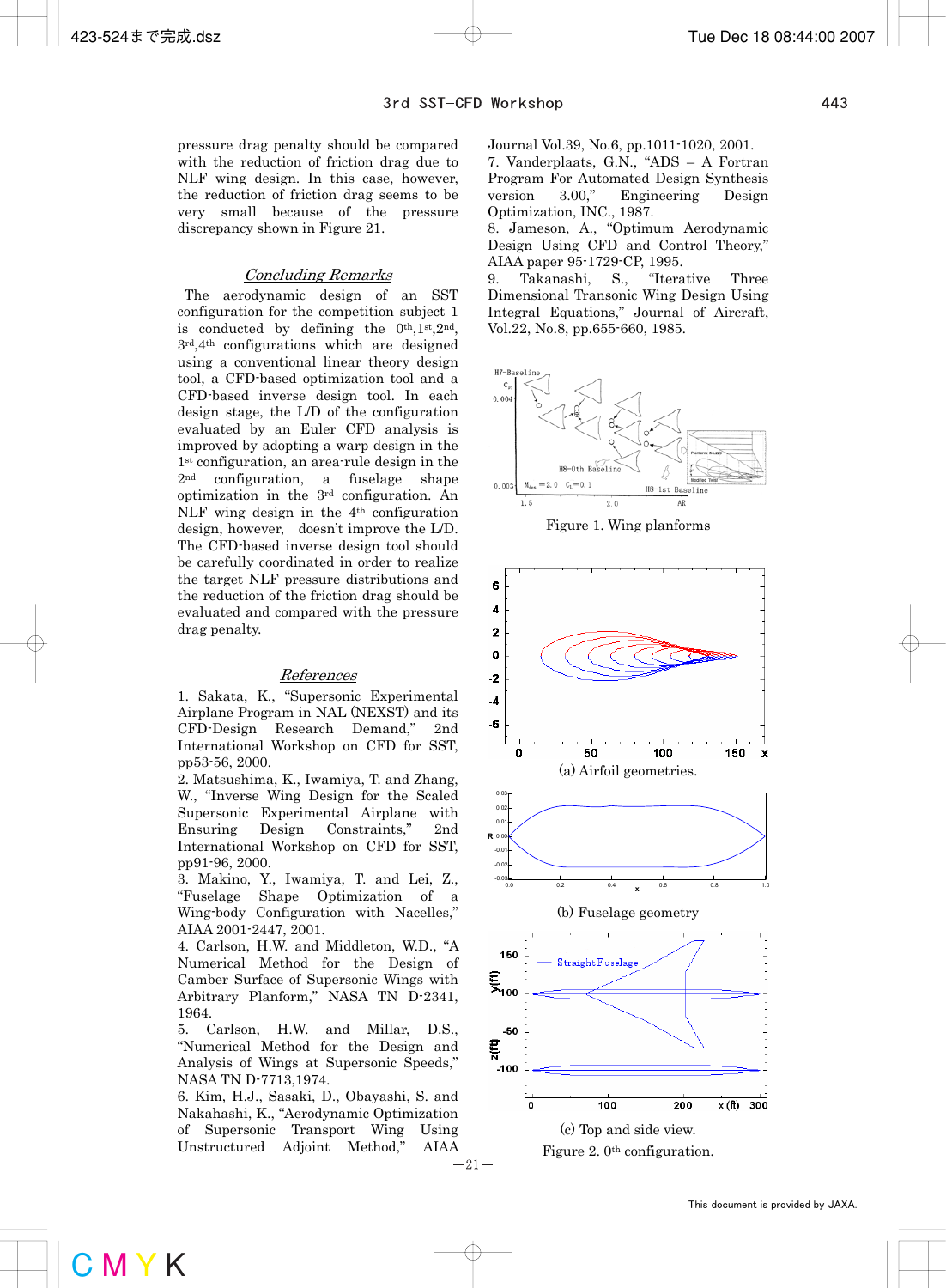

(a) Unstructured grid.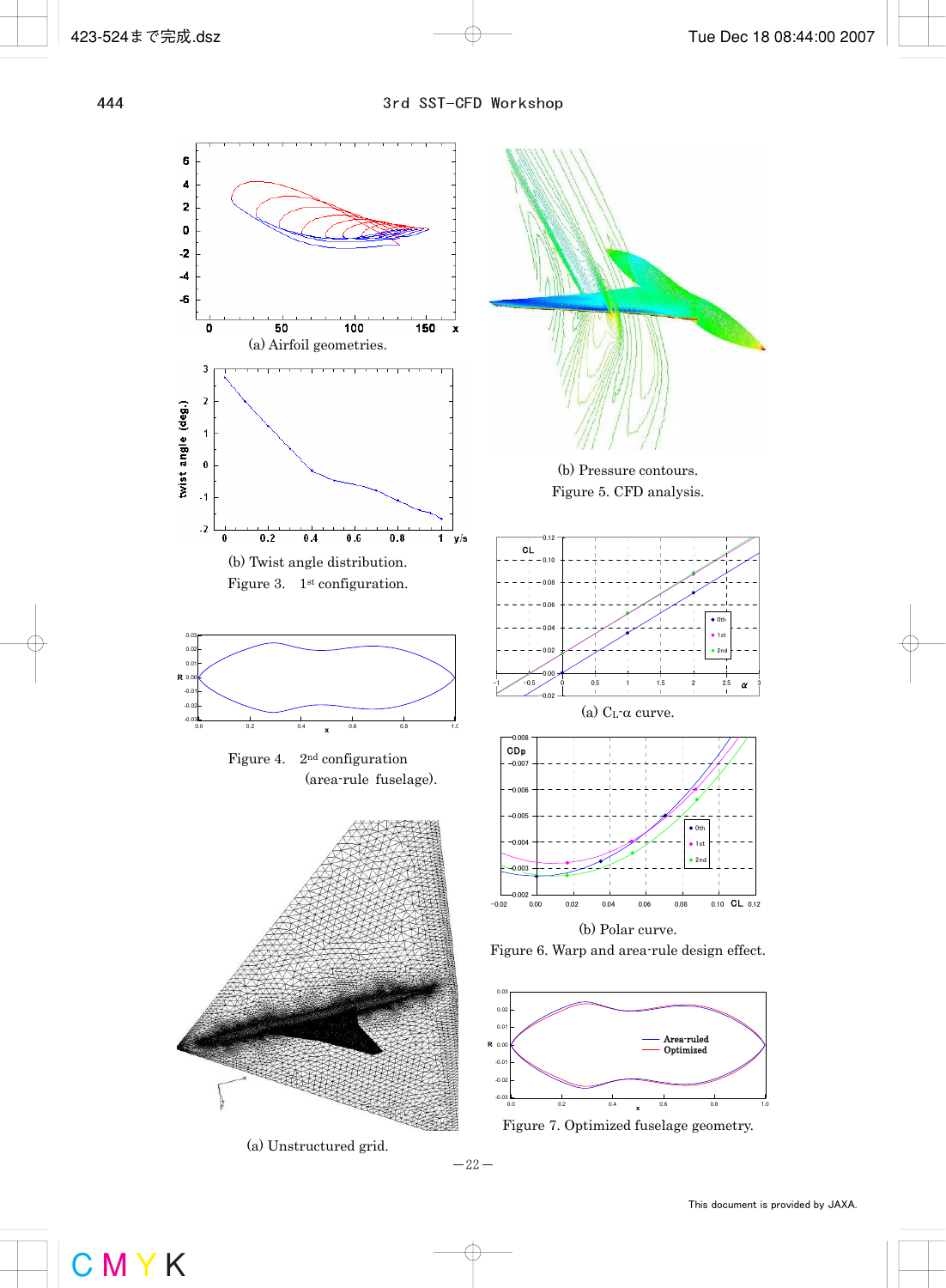

Figure 8. Fuselage shape optimization effect.



Figure 9. Target Cp for NLF wing of NEXST-1.



Figure 10. Transition map on target Cp at NEXST-1 flight condition.



Figure 11. Transition map on target Cp at large airplane flight condition.



Figure 12. Parametric study on optimum target Cp.



Figure 13. Optimum target Cp distribution.



Figure 14. Target Cp distributions.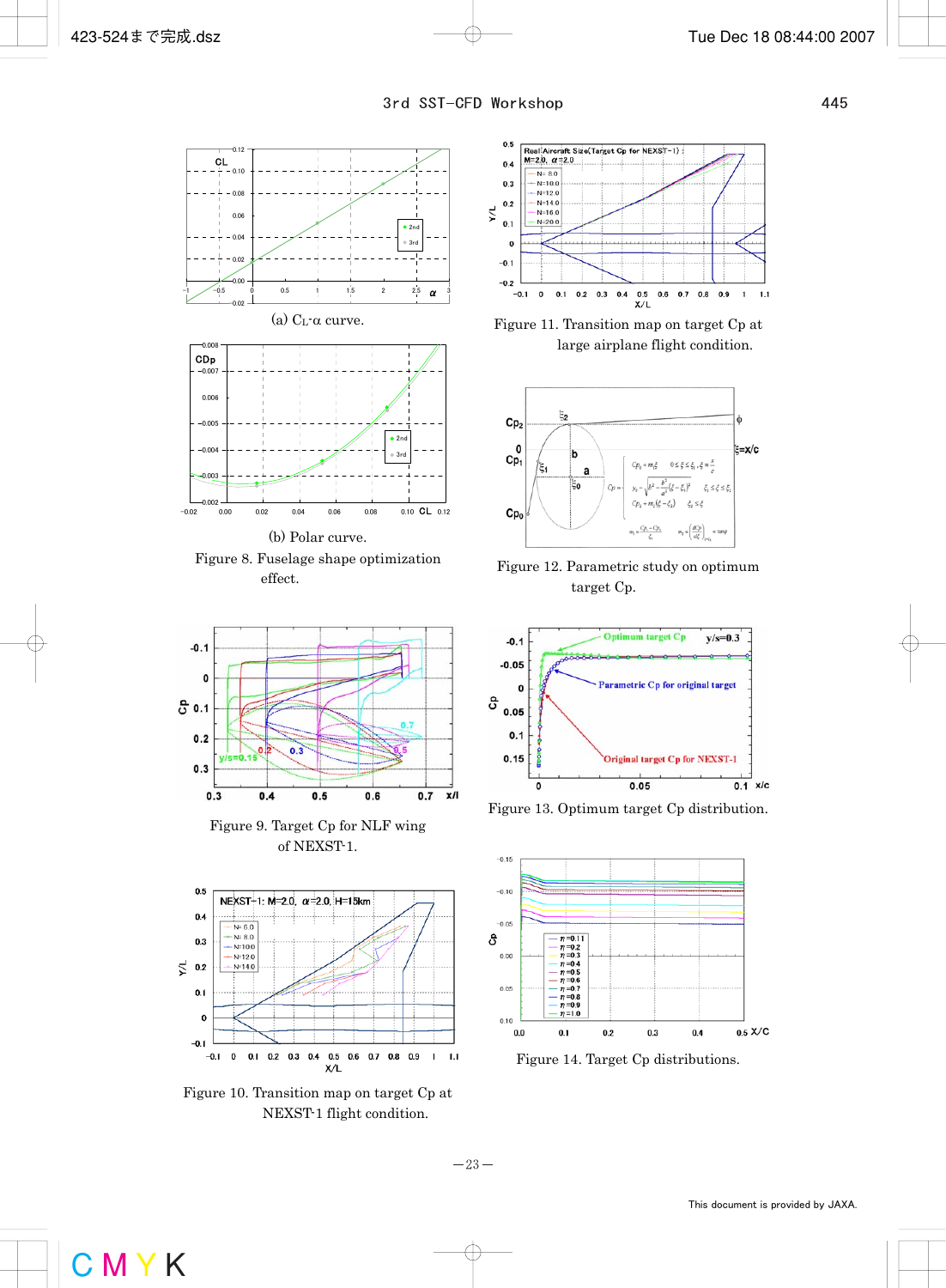

Figure 15. Transition points estimation for target Cp distributions.



Figure 16. Flow-chart of inverse design.







Figure 18. Transition points estimation for design Cp distributions after 7 iterations.



Figure 19. Close view of Cp distributions of target and design wing after 7 iterations.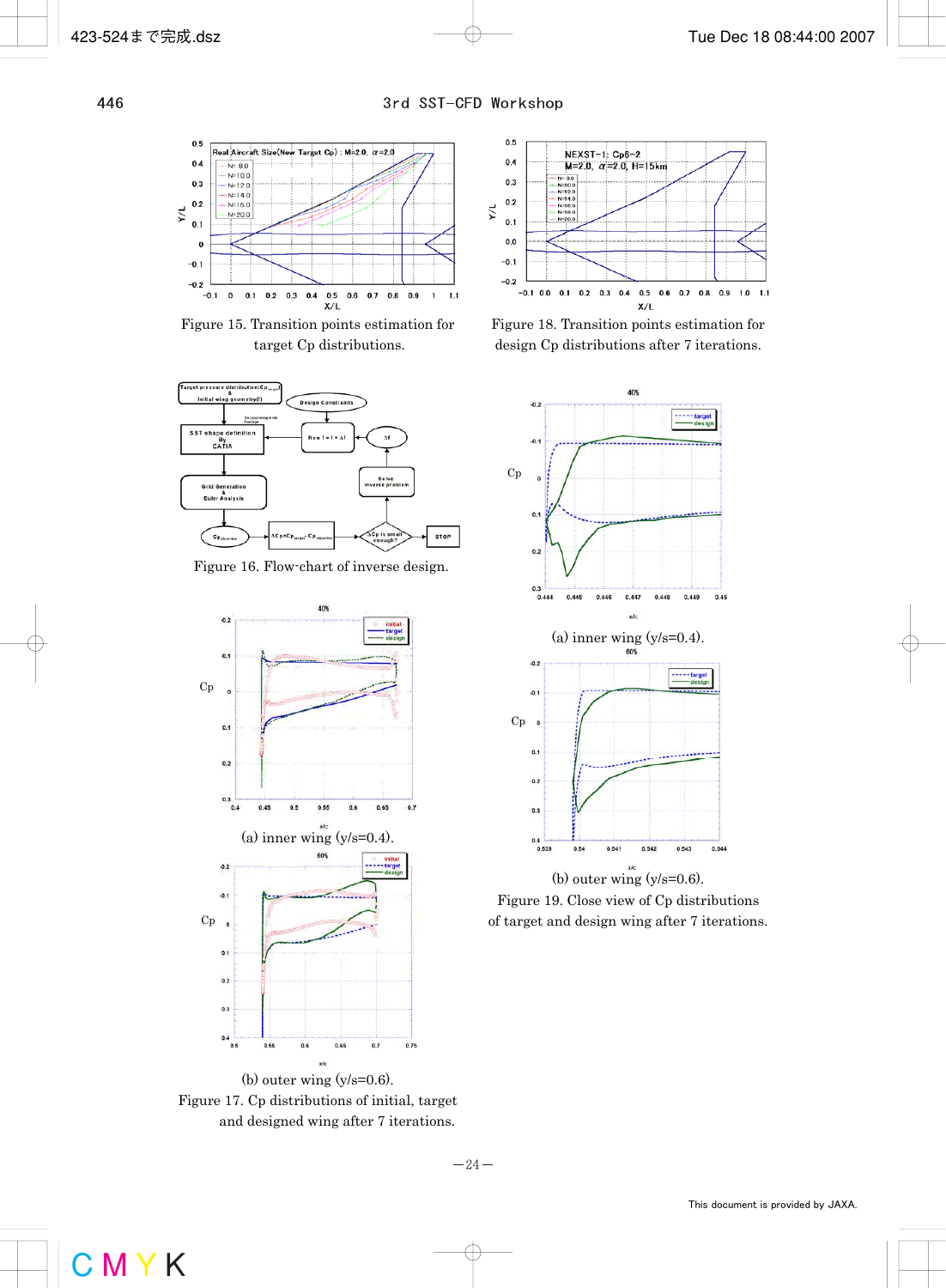

(b) outer wing  $(y/s=0.6)$ . Figure 20. Cp distributions of initial, target and designed wing after 10 iterations.



 $(a)$  inner wing  $(y/s=0.4)$ .



Figure 21. Close view of Cp distributions of target and design wing after 10 iterations.



Figure 22. Transition points estimation for design Cp distributions after 10 iterations.



Figure 23. Spanwise load distribution.